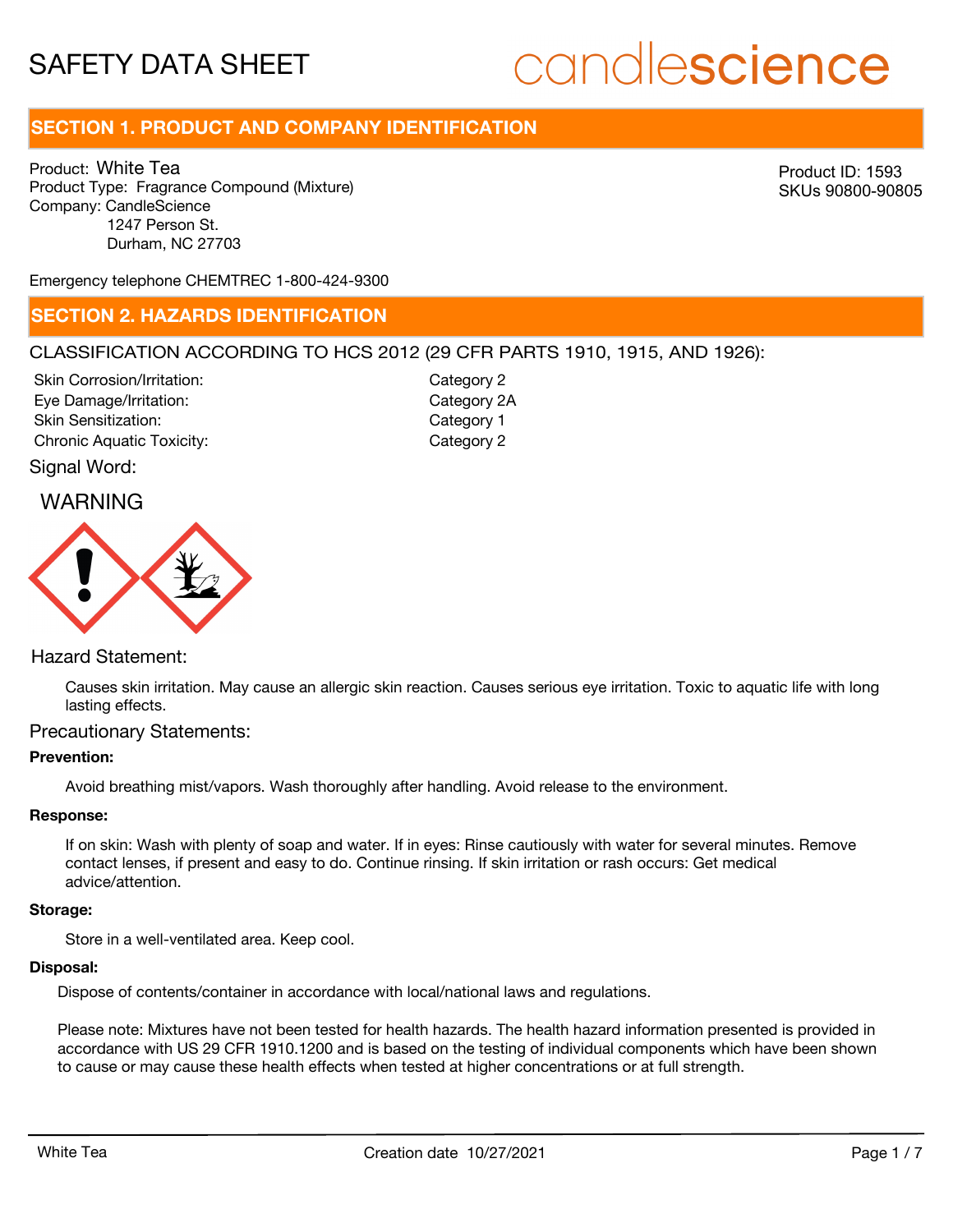# candlescience

## **SECTION 3. COMPOSITION/INFORMATION ON INGREDIENT**

| Hazardous components                                                            | CAS No.        | Weight %   |
|---------------------------------------------------------------------------------|----------------|------------|
| Linalool                                                                        | 78-70-6        | $10 - 15$  |
| Phenethyl alcohol                                                               | $60 - 12 - 8$  | $8 - 10$   |
| Linalyl acetate                                                                 | 115-95-7       | $8 - 10$   |
| Hexyl cinnamic aldehyde                                                         | $101 - 86 - 0$ | $8 - 10$   |
| 2-acetyl-1,2,3,4,5,6,7,8-octahydro-2,3,8,8-tetra-methylnaphtalene (main isomer) | 54464-57-2     | $3 - 5$    |
| 1,3,4,6,7,8-Hexahydro-4,6,6,7,8,8-hexamethylcyclopenta[g]-2-benzopyran          | 1222-05-5      | $3 - 5$    |
| Geraniol                                                                        | 106-24-1       | $3 - 5$    |
| Benzyl benzoate                                                                 | $120 - 51 - 4$ | $00 - 3$   |
| beta-lonone                                                                     | 14901-07-6     | $1 - 3$    |
| Citral                                                                          | 5392-40-5      | $1 - 3$    |
| Nerol                                                                           | 106-25-2       | $1 - 3$    |
| Geranyl acetate                                                                 | 105-87-3       | $1 - 3$    |
| dl-Limonene                                                                     | 138-86-3       | $\le$ <1   |
| 2,4-dimethylcyclohex-3-ene-1-carbaldehyde                                       | 68039-49-6     | $\le$ <1   |
| dl-Citronellol                                                                  | 106-22-9       | $\le$ <1   |
| 5-Isopropyl-2-methylphenol                                                      | 499-75-2       | $\leq 0.5$ |
| beta-Damascenone                                                                | 23696-85-7     | $\leq 0.5$ |

# **SECTION 4. FIRST AID MEASURES**

#### Inhalation:

in the event of exposure to vapors, immediately remove from the area to a fresh air environment.

#### Skin contact:

Remove contaminated clothes. Wash skin with large volumes of water. If irritation persists, or any sign of tissue damage is apparent, obtain medical advice immediately.

#### Eye contact:

In the event of contact with the eyes, irrigate with water for at least 15 minutes; obtain medical advice if irritation persists.

#### Ingestion:

In the event of accidental ingestion, rinse mouth with water. Give up to one tumbler (half pint) of milk or water. Obtain medical advise immediately. Do not induce vomiting.

#### Most important symptoms:

N/A

Indication of immediate medical attention: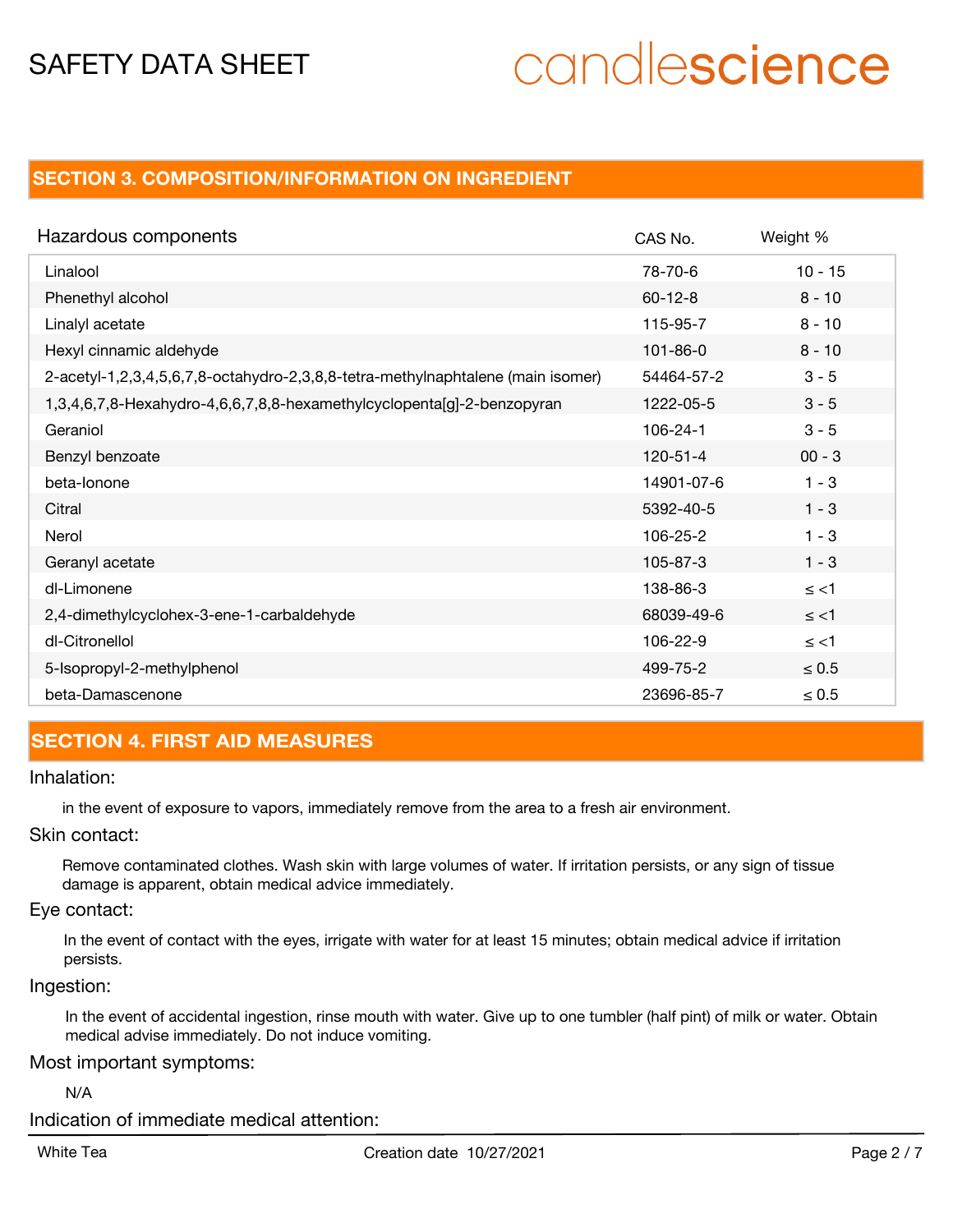# candlescience

Treat symptomatically.

General information:

As in all cases of potential poisoning, obtain medical advice immediately.

### **SECTION 5. FIREFIGHTING MEASURES**

#### Suitable extinguishing media:

Foam, carbon dioxide, or dry chemical.

#### Unsuitable extinguishing media:

Avoid use of water in extinguishing fires.

#### Specific hazards:

During fire, gases hazardous to health may be formed. Do not allow run-off from fire fighting to enter drains or water courses.

Special fire fighting procedures:

Wear self-contained breathing apparatus for firefighting. Move containers from fire area if it can be done safely. Use water spray jet to protect personnel and to cool endangered containers.

## **SECTION 6. ACCIDENTAL RELEASE MEASURES**

#### Personal precautions, protective equipment and emergency procedures:

Evacuate personnel to safe areas. Remove all sources of ignition. Ensure adequate ventilation. Keep people away from and upwind of spill/leak. Wear appropriate protective equipment and clothing during clean-up.

#### Environmental precautions:

Do not allow to enter into soil/subsoil. Do not allow to enter into surface water or drains. Dispose of in accordance with local regulations. Local authorities should be advised if significant spillage cannot be contained.

#### Methods and materials for containment and cleaning up:

Soak up with inert absorbent material (e.g. sand, silica gel, vermiculite). Keep in suitable and closed containers for disposal. Clean contaminated floors and objects thoroughly while observing environmental regulations.

## **SECTION 7. HANDLING AND STORAGE**

#### Precautions for safe handling:

Avoid contact with skin and eyes. Avoid prolonged inhalation of vapors. Wash hands and other exposed areas with mild soap and water before eating, drinking or smoking and when leaving work. Handle in accordance with good industrial hygiene and safety practices.

#### Conditions for safe storage, including any incompatibilities:

Store in tightly closed and upright container in a cool, dry, ventilated area. Store away from light, heat, and sources of ianition.

### **SECTION 8. EXPOSURE CONTROLS/PERSONAL PROTECTION**

#### Exposure Guidelines:

ACGIH: dl-Citronellol (CAS 106-22-9) TWA 5 ppm

ACGIH: Geraniol (CAS 106-24-1) TWA 5 ppm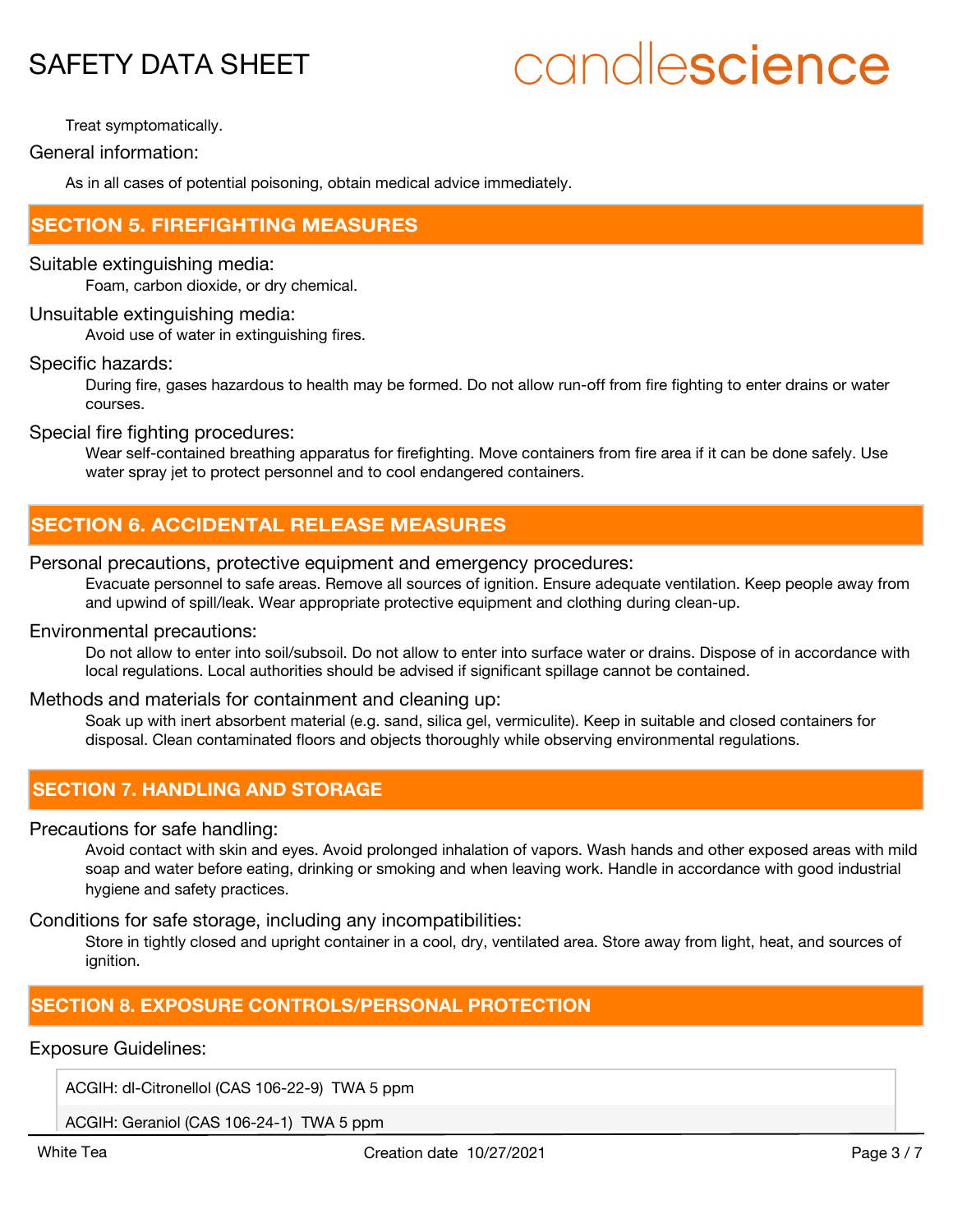# candlescience

ACGIH: Citral (CAS 5392-40-5) TWA 5 ppm

#### Appropriate Engineering Controls:

#### **Ventilation:**

Use engineering controls to maintain airborne levels below exposure limit requirements or guidelines. If there are no applicable exposure limit requirements or guidelines, use only with adequate ventilation. Local exhaust ventilation may be necessary for some operations.

#### Personal Protective Equipment:

#### **Eye protection:**

Ensure that eyewash stations and safety showers are close to the workstation location. Chemical resistant goggles must be worn.

#### **Hand protection:**

Wear chemical resistant gloves suitable for this material as determined by a hazard assessment. Gloves should be discarded and replaced if there is any indication of degradation or chemical breakthrough.

#### **Skin and body protection:**

Wear protective clothing suitable for this material as determined by a hazard assessment.

#### **Respiratory protection:**

Respiratory protection should be worn when workplace exposures exceed exposure limit requirements or guidelines. If there are no applicable exposure limits or guidelines, use an approved respirator where there is a potential for adverse effects, including but not limited to respiratory irritation or odor, where indicated or required by the exposure assessment. Selection of air-purifying or positive-pressure supplied air will depend on the results of the exposure assessment which includes an evaluation of the specific operations and the actual or potential airborne concentrations. The type of cartridge or filter to be used must be selected and approved for the chemical, class, or classes of chemicals likely to be encountered in the workplace. For emergency conditions, use an approved positive-pressure self-contained breathing apparatus.

#### **General hygiene considerations:**

Handle in accordance with good industrial hygiene and safety practice. Remove contaminated clothing and protective equipment before entering eating areas. Wash hands before breaks and immediately after handling the product.

### **SECTION 9. PHYSICAL AND CHEMICAL PROPERTIES**

| Appearance:                                     | Liquid          |     |           |  |
|-------------------------------------------------|-----------------|-----|-----------|--|
| Color:                                          | N/A             |     |           |  |
| Odor:                                           | Characteristic  |     |           |  |
| Odor threshold:                                 | N/A             |     |           |  |
| pH:                                             | N/A             |     |           |  |
| Melting point:                                  | N/A             |     |           |  |
| Boiling point:                                  | $>40^{\circ}$ C |     |           |  |
| Flashpoint:                                     | 94 $^{\circ}$ C | 201 | $\circ$ F |  |
| Evaporation Rate (Butyl Acetate $= 1$ ):<br>N/A |                 |     |           |  |
| Flammability (solid, gas):                      | N/A             |     |           |  |
| Upper lower flammability or explosive limits:   |                 | N/A |           |  |
|                                                 |                 |     |           |  |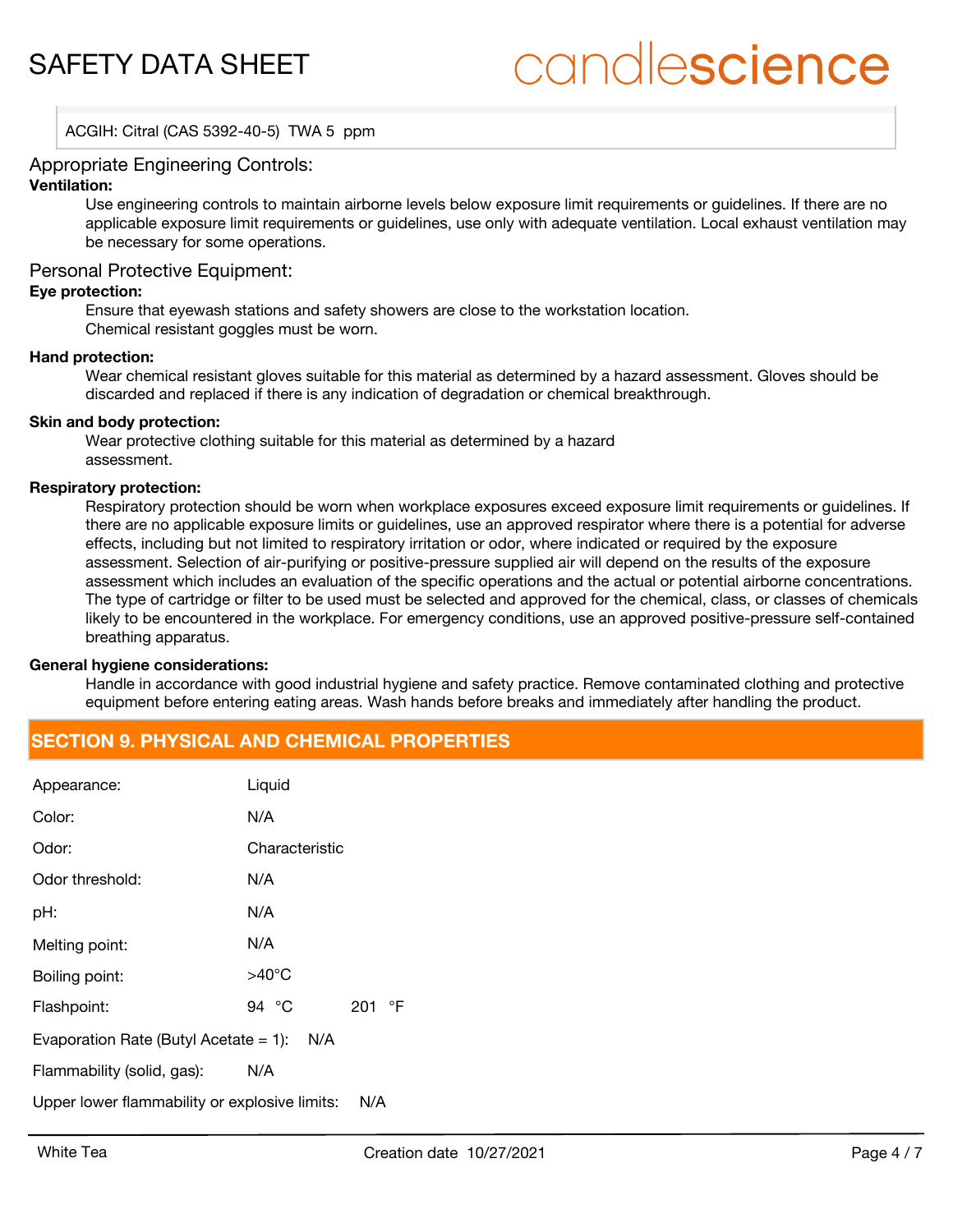| Vapor density (Air=1):                         | N/A           |  |
|------------------------------------------------|---------------|--|
| Vapor pressure:                                | $<$ 0.1 mm    |  |
| Specific gravity (H2O=1):                      | 0.9496        |  |
| Solubility in water:                           | N/A           |  |
| Solubility in other solvents:                  | N/A           |  |
| Partition coefficient: n-octanol/water:<br>N/A |               |  |
| Auto-ignition temperature:                     | N/A           |  |
| Decomposition temperature:                     | N/A           |  |
| Kinematic viscosity:                           | N/A           |  |
| Dynamic viscosity:                             | N/A           |  |
| Explosive properties:                          | N/A           |  |
| Oxidizing properties:                          | N/A           |  |
| Refractive index:                              | 1 479 - 1 485 |  |

# **SECTION 10. STABILITY AND REACTIVITY**

#### **Chemical stability:**

The product is stable and non-reactive under normal conditions of use, storage and transport.

#### **Possibility of hazardous reactions:**

Material is stable under normal conditions.

#### **Conditions to avoid:**

Heat, flames and sparks. Temperature extremes and direct sunlight.

#### **Incompatible materials:**

Strong oxidizing agents. Strong acids. Strong Bases.

#### **Hazardous decomposition products:**

No hazardous decomposition products are known.

# **SECTION 11. TOXICOLOGICAL INFORMATION**

#### **Acute oral toxicity:**

>2000 mg/kg

### **Acute dermal toxicity:**

N/A

### **Acute inhalation toxicity:**

N/A

### **Skin corrosion/irritation:**

May cause skin irritation

# candlescience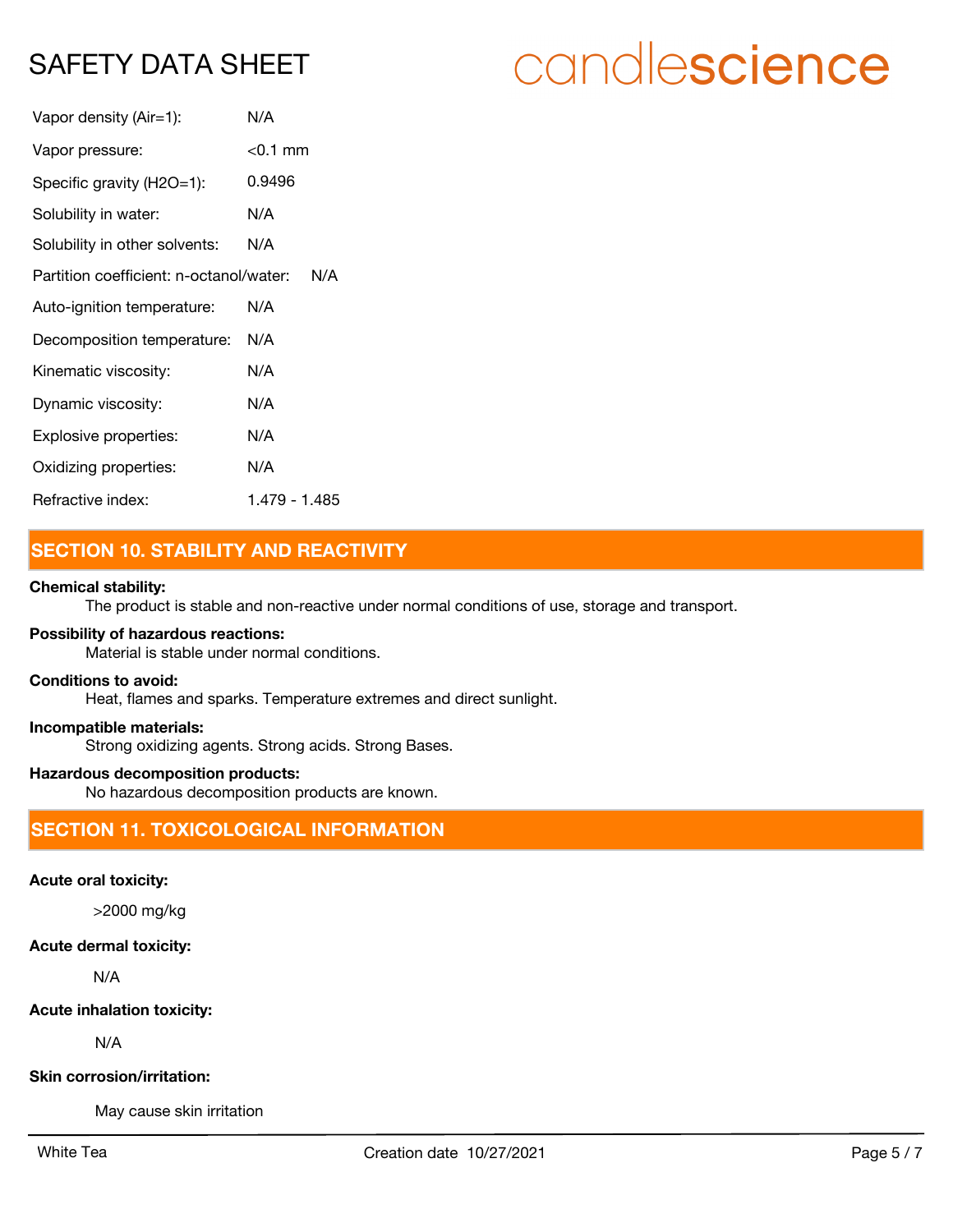# candlescience

#### **Serious eye damage/eye irritation:**

Causes serious eye irritation

#### **Respiratory or skin sensitization:**

May cause an allergic skin reaction

#### **Mutagenicity:**

N/A

#### **Reproductive toxicity:**

N/A

#### **Carcinogenicity:**

N/A

Please note: Mixtures have not been tested for health hazards. The health hazard information presented is provided in accordance with US 29 CFR 1910.1200 and is based on the testing of individual components which have been shown to cause or may cause these health effects when tested at higher concentrations or at full strength.

## **SECTION 12. ECOLOGICAL INFORMATION**

#### **Ecotoxicity:**

Toxic to aquatic life with long lasting effects

#### **Persistence and Degradability:**

N/A

#### **Bioaccumulation:**

N/A

#### **Other Adverse Effects:**

N/A

## **SECTION 13. DISPOSAL CONSIDERATIONS**

#### **Disposal instructions:**

Collect and reclaim or dispose in sealed containers at licensed waste disposal site. Do not allow this material to drain into sewers/water supplies. Do not contaminate ponds, waterways or ditches with chemical or used container. Dispose of contents/container in accordance with local/regional/national/international regulations.

#### **Local disposal regulations:**

Dispose in accordance with all applicable regulations.

#### **Hazardous waste code:**

The waste code should be assigned in discussion between the user, the producer and the waste disposal company.

#### **Waste from residues/unused products:**

Dispose of in accordance with local regulations. Empty containers or liners may retain some product residues. This material and its container must be disposed of in a safe manner.

#### **Contaminated packaging:**

Since emptied containers may retain product residue, follow label warnings even after container is emptied. Empty containers should be taken to an approved waste handling site for recycling or disposal.